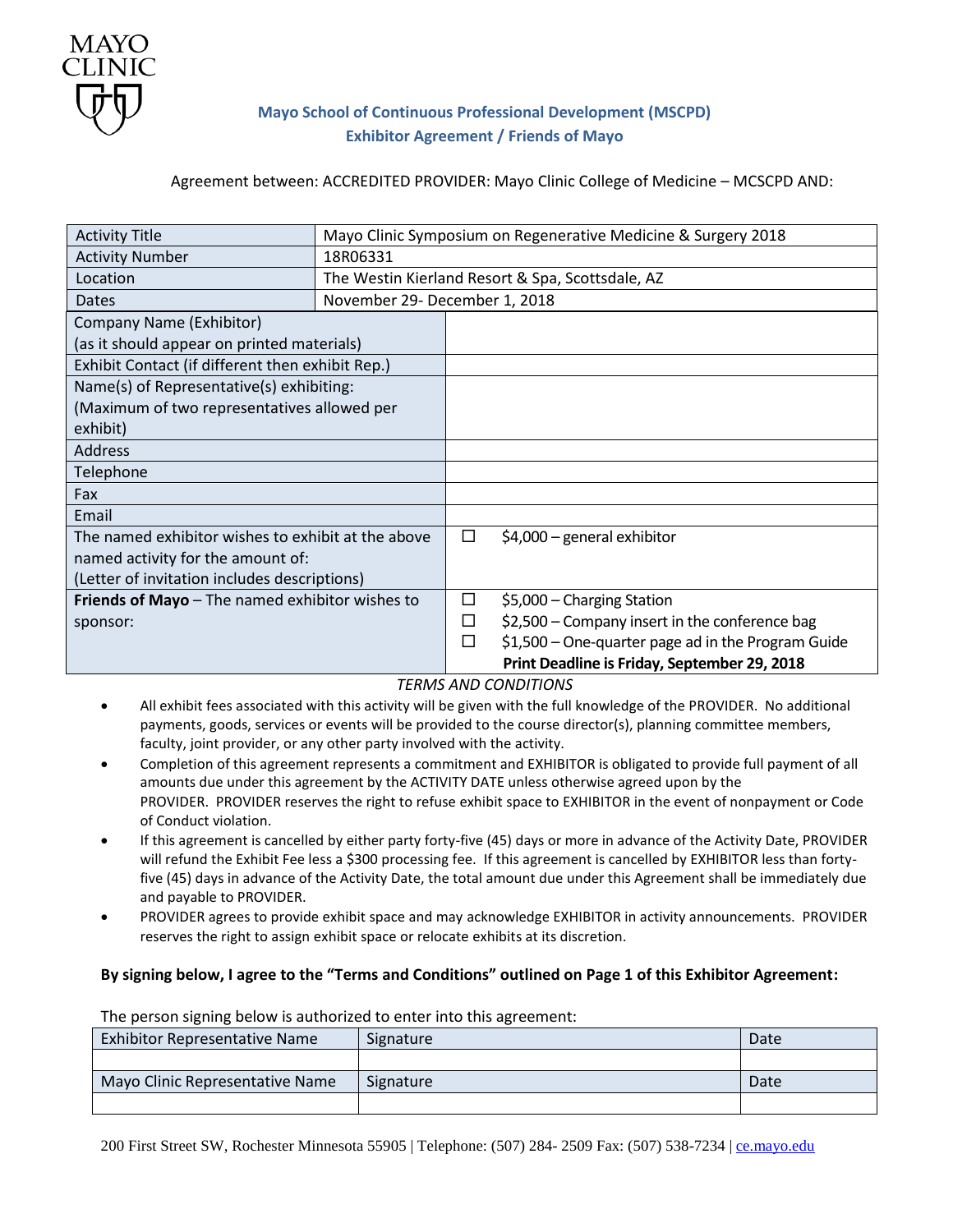**NOTE**: There may be additional charges depending on the meeting location (power, internet access, etc).

# **Exhibitor Registration**

 $\Box$  I will need electricity – It is your responsibility to set up electrical. Please see Westin WKR Exhibit Order form on Course Website.

|                                             | Company Name: <u>Discover and the set of the set of the set of the set of the set of the set of the set of the set of the set of the set of the set of the set of the set of the set of the set of the set of the set of the set</u> |
|---------------------------------------------|--------------------------------------------------------------------------------------------------------------------------------------------------------------------------------------------------------------------------------------|
| <b>Name of Primary</b><br><b>Exhibitor:</b> | $\begin{array}{c} \hline \end{array}$                                                                                                                                                                                                |
| <b>Name of Additional</b>                   |                                                                                                                                                                                                                                      |
| <b>Exhibitor:</b>                           | 2.                                                                                                                                                                                                                                   |
|                                             |                                                                                                                                                                                                                                      |
|                                             |                                                                                                                                                                                                                                      |
|                                             |                                                                                                                                                                                                                                      |
| <b>Fax Number:</b>                          |                                                                                                                                                                                                                                      |
| <b>E-mail address:</b>                      |                                                                                                                                                                                                                                      |

*(\*a maximum of two representatives are allowed per exhibit)*.

*PAYMENT INFORMATION* Please indicate your method of payment:

For your information, the **Mayo Tax ID Number is 41-6011702**.

| Check                                             | Credit Card or Wire Transfer                             |
|---------------------------------------------------|----------------------------------------------------------|
| Make payable to: Mayo Clinic - Mayo School of CPD | For payment by credit card or wire transfer, please call |
|                                                   | the MCSCPD Registrar at 800-323-2688                     |
| Mail to:                                          |                                                          |
| Mayo Clinic School of Continuous Professional     | Do not send credit card information via email or fax.    |
| Development                                       |                                                          |
| 200 First St SW, Plummer 2-60                     |                                                          |
| Rochester, MN 55905                               |                                                          |
|                                                   |                                                          |
| Please identify Regenerative Medicine & Surgery   |                                                          |
| 2018 on the check.                                |                                                          |
|                                                   |                                                          |